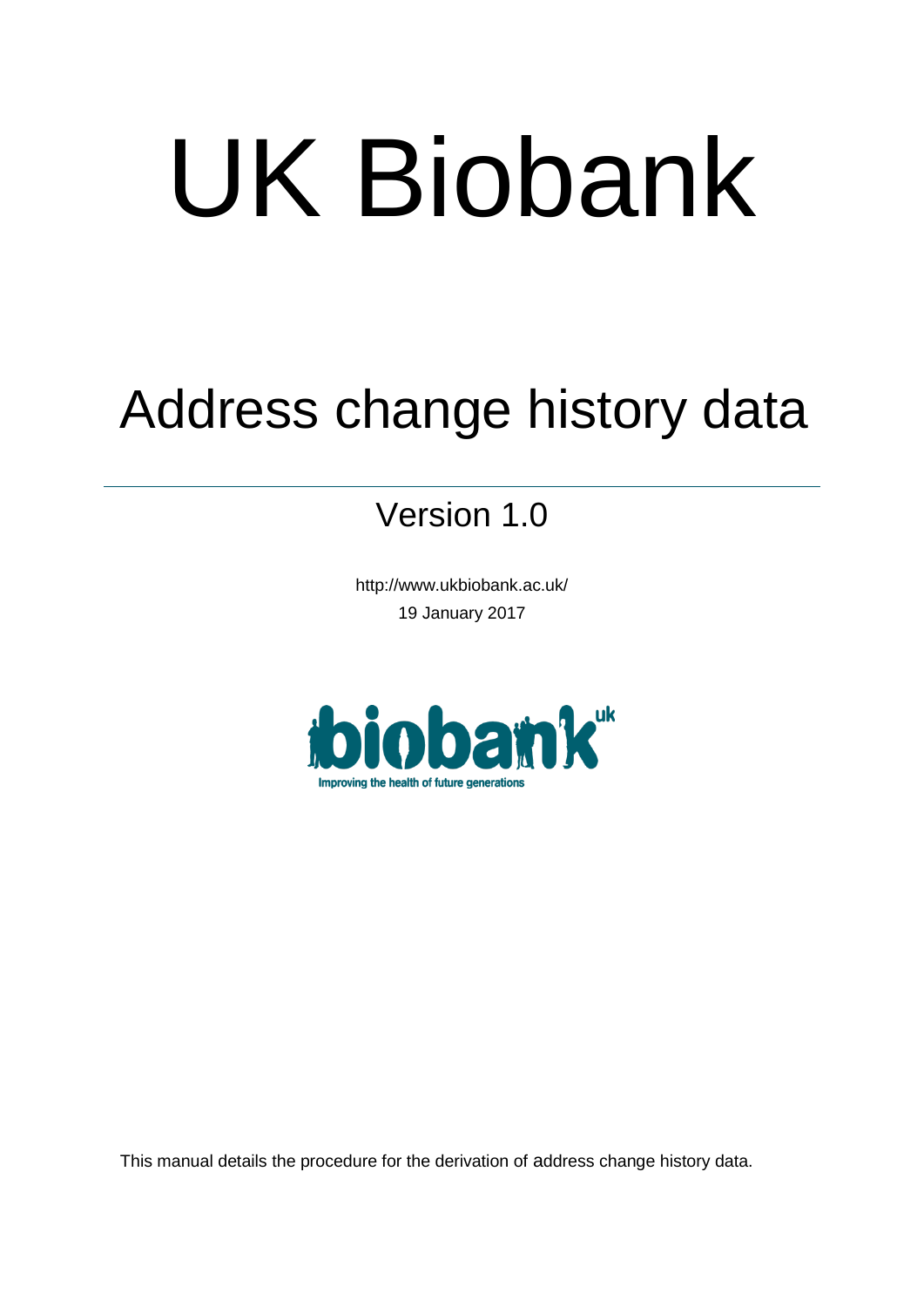#### **Contents**

#### <span id="page-1-0"></span>**1 Introduction**

**1.1:** Some research projects require data on changes to participants' residential address over time. Address details (i.e. postcode) are not disclosed to researchers owing to their potential identifying nature; only designated members of staff have access to this information.

**1.2:** Instead, UK Biobank has provided grid co-ordinate data-fields, available in two levels of resolution: 100-m and 1-km grid postings. Researchers who request these data are encouraged to use those at the lower resolution (i.e. 1 km), which will be of sufficient granularity for most research purposes. Grid co-ordinates to a 100-m resolution will only be released for specific research projects that fully require this level of granularity.

#### <span id="page-1-1"></span>**2 Source of data**

**2.1:** Data on address change history via GP registration for participants resident in England and Wales are provided to UK Biobank by the Administrative Data Liaison Service (ADLS) [http://www.adls.ac.uk/adls-trusted-thirdparty-service/]. The data are managed by NHS Digital [https://www.digital.nhs.uk/].

**2.2:** Data on address change history via GP registration for participants resident in Scotland are provided to UK Biobank by the Information Services Division (ISD) [http://www.isdscotland.org/].

**2.3:** The datasets from NHS Digital and ISD contain the date the address change was entered on the GP system and the postcode attached to the historical residential location. Full address, including the household number and street name, is only provided for the most recent address.

**2.4:** In addition to the two datasets mentioned above, UK Biobank participants can inform us directly of changes to their address (and are encouraged to do so through the annual newsletter).

#### <span id="page-1-2"></span>**3 Data cleaning and derivation**

**3.1**: Where the full address is present and is verified to be valid, software package DataPlus (provided in the QuickAddress Batch packet), is used to transform the address data into the grid coordinates.